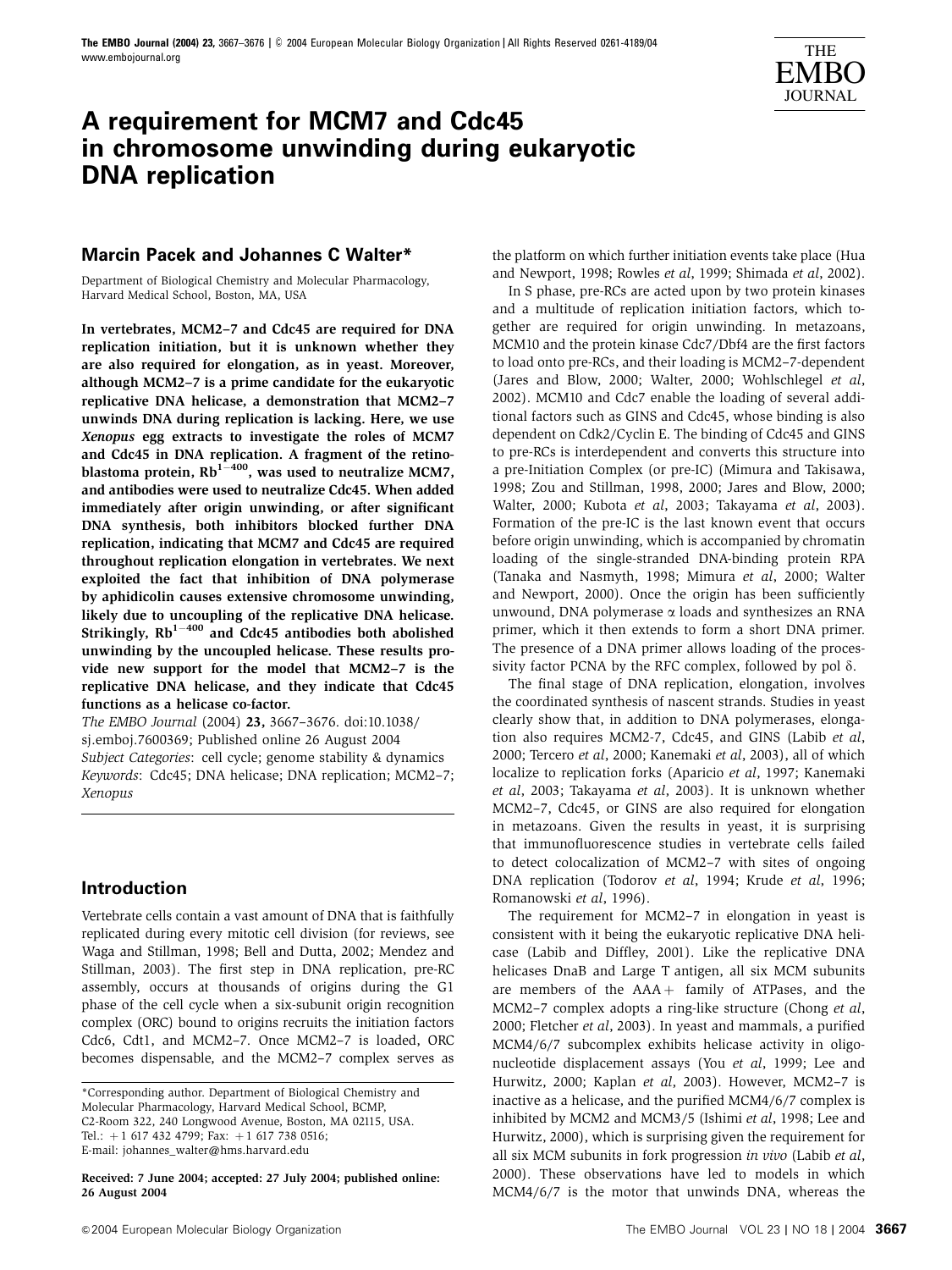other subunits serve regulatory functions. A definitive demonstration that MCM2–7 is the eukaryotic replicative DNA helicase will require biochemical reconstitution of DNA replication or a demonstration that MCM2–7 performs helicase activity at the replication fork (Labib and Diffley, 2001). Unlike the MCM2–7 complex, Cdc45 contains no known sequence motifs, and its molecular mechanism is unclear. Interestingly, Cdc45 is found in a complex with MCM2–7 on chromatin in yeast and in Xenopus egg extracts (Zou and Stillman, 1998; Mimura et al, 2000), suggesting that it might regulate the activity of MCM2–7.

To study chromosomal DNA replication, we use a soluble cell-free system derived from Xenopus eggs. Sperm chromatin or plasmid DNA is first incubated in a high speed supernatant of egg cytoplasm (HSS), leading to pre-RC assembly. Subsequently, a highly concentrated nucleoplasmic extract (NPE) prepared from synthetic nuclei is added, which supplies Cdk2/Cyclin E and Cdc7/Dbf4, as well as other activities (Walter, 2000; Wohlschlegel et al, 2002; Prokhorova et al, 2003) and a complete round of DNA replication ensues. Using this system, origin unwinding can be detected on plasmids via negative supercoiling, or on sperm via RPA loading (Walter and Newport, 2000). Interestingly, in the presence of aphidicolin, which inhibits replicative DNA polymerases, the degree of negative supercoiling and RPA loading are dramatically enhanced, indicating a high degree of DNA unwinding, or 'hyperunwinding' (Walter, 2000; Walter and Newport, 2000). Since hyperunwinding depends on prior initiation of DNA replication, and is rapid and extensive, it likely reflects the action of the replicative DNA helicase after it has become uncoupled from the stalled replication complex. Thus, aphidicolin-induced helicase uncoupling represents a potentially powerful assay to study the eukaryotic replicative DNA helicase in the context of replication-competent chromatin.

We wanted to determine whether Cdc45 and the MCM complex are required after pre-IC formation in Xenopus egg extracts. To inactivate the chromatin-bound MCM complex after pre-ICs had formed, we used the N-terminal 400 amino acids of Rb  $(Rb^{1-400})$ , a domain that was previously shown to interact with MCM7 and thereby inhibit DNA replication in Xenopus egg extracts at an unknown step (Sterner *et al*, 1998). When we added  $Rb^{1-400}$  to DNA replication complexes synchronized immediately after origin unwinding or during elongation, it completely inhibited further DNA replication, indicating a role for MCM7 in elongation. Moreover, at both of these stages,  $Rb^{1-400}$  inhibited the activity of the uncoupled DNA helicase in the presence of aphidicolin. These experiments show a direct role for MCM7 in DNA unwinding in the context of replication-competent chromatin, and thus provide new support for the idea that the MCM complex is the replicative DNA helicase. To determine whether Cdc45 is required for elongation, we inactivated chromatin-bound Cdc45 using antibodies. Cdc45 antibodies inhibited DNA replication and DNA unwinding by the uncoupled DNA helicase when added to replication complexes synchronized immediately after origin unwinding, or during elongation. The data show that Cdc45 is required for chromosome unwinding during elongation, and they are consistent with a model in which Cdc45 stimulates the helicase activity of the MCM2–7 complex.

# **Results**

### **Rb1–400 inhibits origin unwinding when added after pre-RC formation**

To examine what steps of DNA replication after pre-IC formation are dependent on the MCM complex, we sought to inactivate the chromatin-bound complex at progressively later stages of DNA replication. To this end, we took advantage of the previous observation that the retinoblastoma gene product, Rb, binds to MCM7 (Sterner et al, 1998). Using twohybrid assays and co-immunoprecipitation of mammalian cell extracts,  $Rb^{1-400}$  was found to interact with the C-terminal region of MCM7. Moreover, when  $Rb^{1-400}$  was added to nuclear-assembly egg extracts before sperm chromatin, DNA replication was blocked. The inhibition was reversed when Rb<sup>1-400</sup> was pre-incubated with an MCM7 peptide, arguing that inhibition was the result of  $Rb^{1-400}$ binding to the endogenous MCM7 protein (Sterner et al, 1998). It was not determined which step in DNA replication is blocked by  $Rb^{1-400}$ .

We examined the effects of  $Rb^{1-400}$  on DNA replication in the nucleus-free system (see Introduction). Initially,  $Rb^{1-400}$ was added to HSS before sperm chromatin. Upon addition of NPE, DNA replication was blocked, and the inhibition was relieved by the MCM7 peptide (data not shown). Further analysis showed that, in the presence of  $Rb^{1-400}$ , the MCM complex and Cdc45 failed to load onto chromatin (data not shown). These results show that, when added before sperm chromatin,  $Rb^{1-400}$  can block pre-RC assembly, and they confirm the previous observation that  $Rb^{1-400}$  inhibits DNA replication in Xenopus egg extracts (Sterner et al, 1998).

We next sought to determine what happens when  $Rb^{1-400}$ is added after MCM2–7 complexes have loaded onto chromatin. Sperm chromatin was incubated in HSS to assemble pre-RCs. Subsequently, Rb<sup>1-400</sup> was added, followed by NPE. Under these conditions,  $Rb^{1-400}$  inhibited DNA replication five-fold, but when  $Rb^{1-400}$  was pre-incubated with MCM7 peptide, inhibition was relieved (Figure 1A, bar graph). To determine at what stage DNA replication was blocked, chromatin was isolated from NPE containing aphidicolin (NPE<sup>aph</sup>) to examine which factors loaded in the presence of  $Rb^{1-400}$ . As discussed in the Introduction, the hyperloading of RPA in the presence of aphidicolin likely reflects the action of the replicative DNA helicase after it has become uncoupled from the stalled replication complex. In the presence of  $Rb^{1-400}$ , MCM7, ORC2, and Cdc45 binding was unaffected, but RPA hyperloading was reduced (Figure 1A, upper panel, compare lanes 1 and 2), and the effect was reversed when  $Rb^{1-400}$  was preincubated with MCM7 peptide (Figure 1A, lane 3). Importantly,  $Rb^{1-400}$  did not affect the binding of RPA to an immobilized single-stranded DNA oligonucleotide in extracts (data not shown), indicating that the inhibition of RPA loading by  $Rb^{1-400}$  was due to an effect on chromosome unwinding.

To confirm by another method that  $Rb^{1-400}$  inhibits origin unwinding when added to assembled pre-RCs, we used a DNA topology assay (Walter and Newport, 2000). DNA replication is carried out using a circular plasmid, such as pBluescript (pBS), as the DNA template. Upon initiation of DNA replication, the plasmid becomes transiently underwound, generating a negatively supercoiled species that is readily detected by its rapid mobility during electrophoresis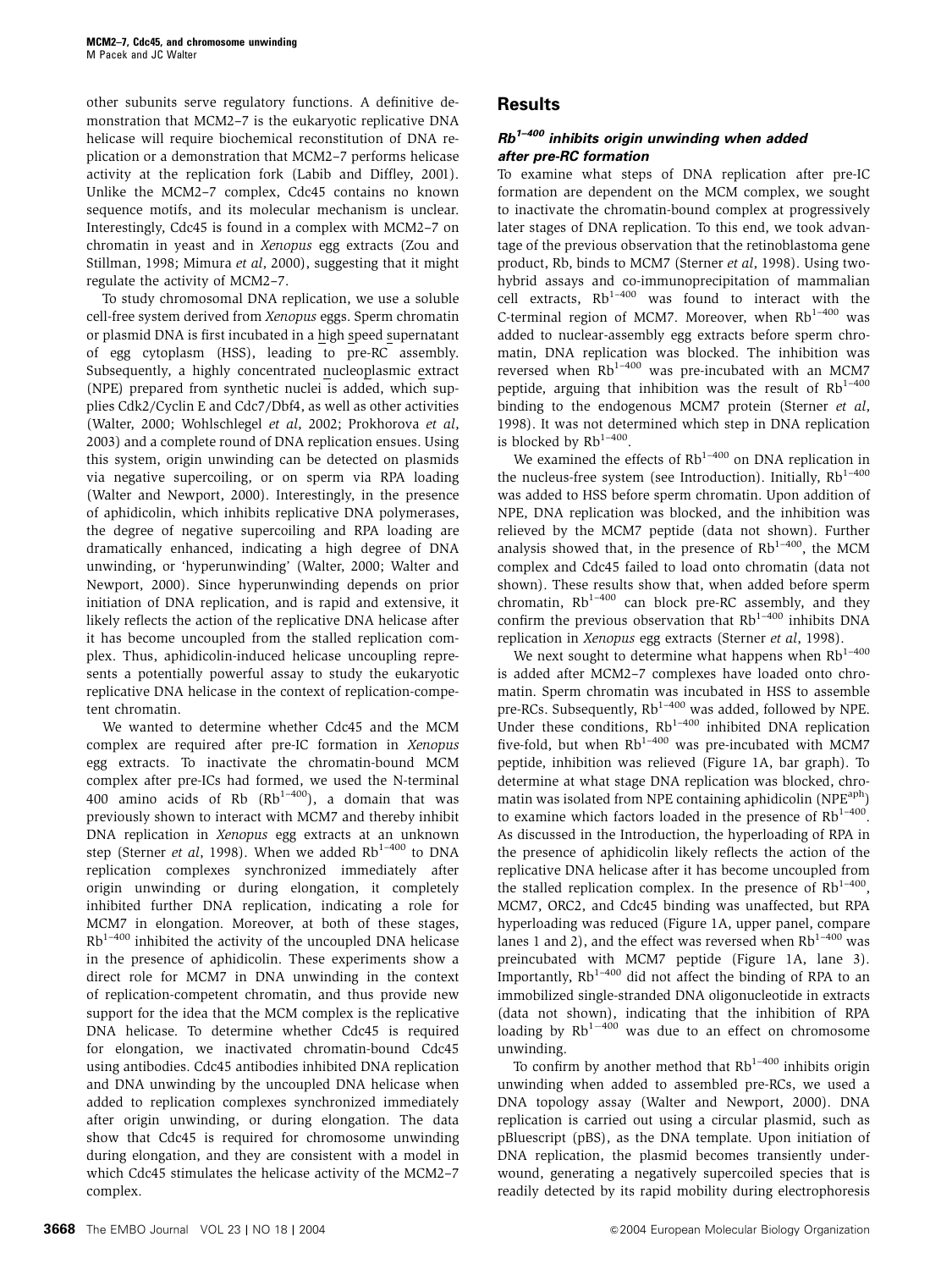(U-form DNA). Addition of aphidicolin to the NPE traps all the DNA in the U form, and each plasmid undergoes much more extensive unwinding ('hyperunwinding') than in the absence of aphidicolin. Hyperunwinding in the presence of



aphidicolin is sensitive to the Cdk2 inhibitor  $p27^{Kip}$  (Walter and Newport, 2000; Figure 1B, upper panel, compare lanes 1 and 2), indicating that it reflects uncoupling of the replicative DNA helicase after initiation. To determine whether  $Rb^{1-400}$ affected origin unwinding when added after pre-RC formation, pBS was incubated in HSS to form pre-RCs. Subsequently,  $Rb^{1-400}$  was added, followed by NPE containing aphidicolin.  $Rb^{1-400}$  significantly reduced the generation of U-form DNA (Figure 1B, lanes 1 and 3), and inhibition was If  $U$ -101111 DIVA (Figure 1D, tance 1 and 0), and announced the largely alleviated when  $Rb^{1-400}$  was pre-incubated with MCM7 peptide (Figure 1B, lane 4). Consistent with the inhibition of origin unwinding,  $Rb^{1-400}$  also blocked DNA replication of pBS when it was added after pre-RC formation (Figure 1B, bar graph).

We wanted to verify that  $Rb^{1-400}$  targeted MCM7 on chromatin. Sperm chromatin was incubated with HSS to load the MCM complex, followed by addition of  $Rb^{1-400}$ . Subsequently, the chromatin was isolated and blotted for Rb. Figure 1C (lane 1) shows that  $Rb^{1-400}$  cosedimented with the chromatin. Importantly, in the presence of geminin, which blocks MCM2–7 chromatin loading by targeting Cdt1 (Wohlschlegel et al, 2000; Tada et al, 2001),  $Rb^{1-400}$  loading was reduced (Figure 1C, lane 2). When  $Rb^{1-400}$  was preincubated with MCM7 peptide,  $Rb^{1-400}$  binding was also severely reduced (Figure 1C, lane 3). These results argue that  $Rb^{1-400}$  exerts its inhibitory effects in DNA replication and origin unwinding by binding to MCM7 on chromatin. Together, the data in this section indicate that MCM7 is required for origin unwinding independently of its role in pre-IC formation.

#### **Rb1–400 inhibits chromosome unwinding by a previously activated helicase**

The origin-unwinding defect seen in Figure 1 could be explained in two ways. First,  $Rb^{1-400}$  might block an unknown step after pre-IC formation that is required to activate the replicative DNA helicase, or  $Rb^{1-400}$  might block the fully activated helicase itself. To distinguish between these possibilities, we added  $Rb^{1-400}$  to chromatin containing a

**Figure 1**  $Rb^{1-400}$  inhibits origin unwinding after pre-RC formation.  $(A)$  Chromatin-loading assay. Sperm chromatin  $(10000/\mu l)$  was incubated with 2 µl of HSS for 30 min and then supplemented with buffer (lane 1), 800 ng  $Rb^{1-400}$  (lane 2), or 800 ng  $Rb^{1-400}$ preincubated with 1.6 µg MBP-MCM7 peptide fusion (lane 3). After 30 min, 4  $\mu$ l NPE was added, which contained aphidicolin (50  $\mu$ g/ml) and buffer (lane 1), 400 ng Rb<sup>1–400</sup> (lane 2), or 400 ng Rb<sup>1–400</sup> and 800 ng MCM7 peptide (lane 3). After 45 min, the chromatin was purified, and bound proteins were analyzed by Western blot analysis using antibodies against RPA (lower panel), and a mixture of antibodies against MCM7, ORC2, and Cdc45 (upper panel). To measure DNA replication, the same reaction was carried out using NPE lacking aphidicolin but containing  $[\alpha^{-32}P]$ dATP (lower panel). (B) DNA topology assay. Same as panel A, except that pBS (40 ng/ ul) was used as the DNA template. Lane 2 shows the effect of  $p27<sup>Kip</sup>$ addition. After 30 min incubation with NPE, the DNA was extracted, separated on a chloroquine agarose gel, and stained (top panel). To measure DNA replication, the same reaction was carried out using NPE lacking aphidicolin but containing  $[\alpha^{-32}P]$ dATP (lower panel). (C) Sperm chromatin was incubated with HSS supplemented with control buffer (lanes 1 and 3), or 500 nM geminin (lane 2) for 30 min. Subsequently, buffer (lane 1), 800 ng Rb<sup>1-400</sup> (lane 2), or 800 ng Rb<sup>1-400</sup> preincubated with 1.6 µg MCM7 peptide (lane 3) was added. After further 30 min, chromatin-bound proteins were analyzed with antibodies against MCM4, Rb, or ORC2.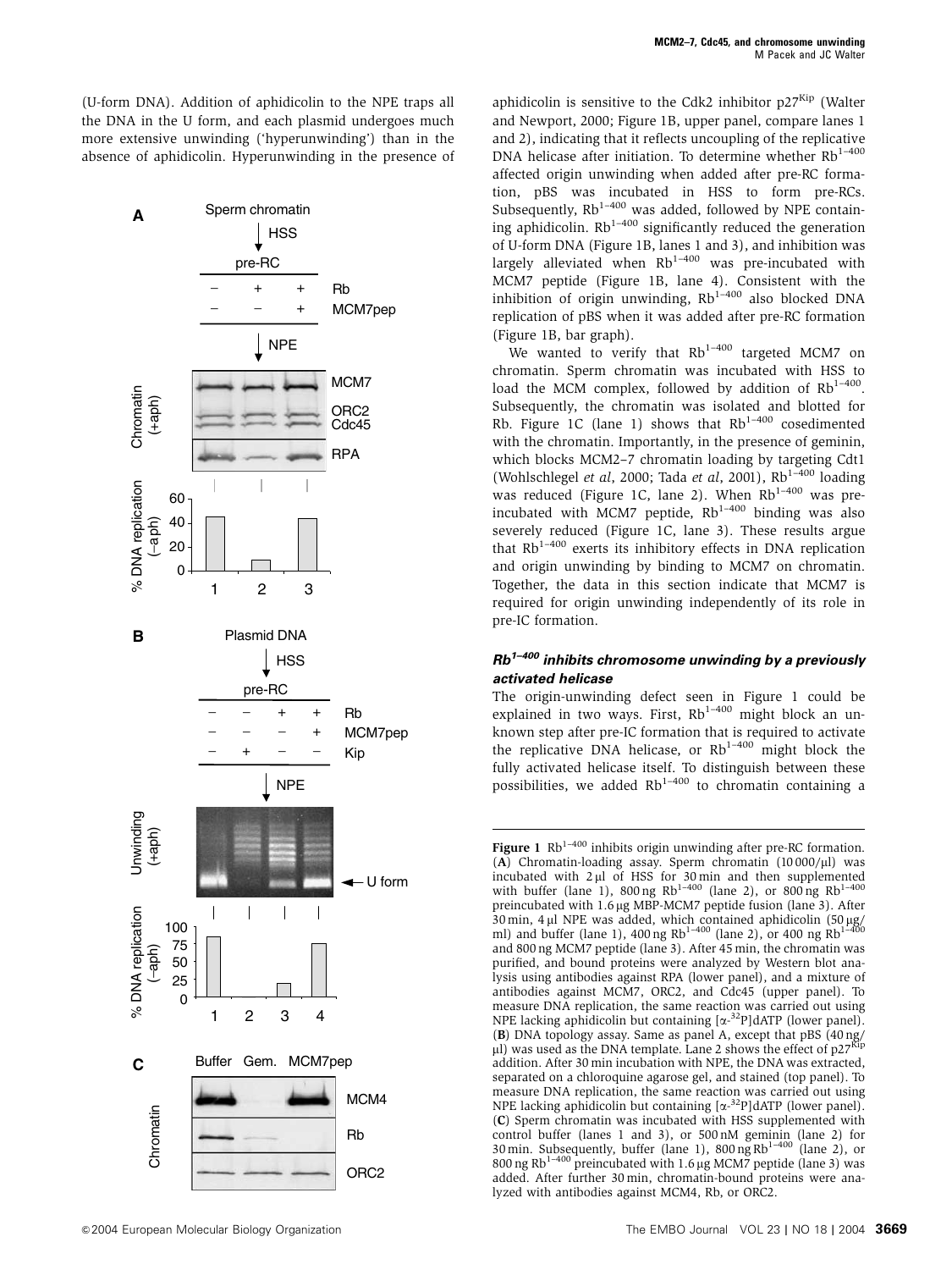previously activated helicase. To this end, sperm chromatin was incubated with HSS, followed by NPE containing actinomycin D (NPE<sup>actD</sup>). ActD abolishes DNA replication in Xenopus egg extracts (Michael et al, 2000; our data not shown), likely due to its inhibition of the RNA priming activity of DNA pol  $\alpha$  (Grosse and Krauss, 1985). Consistent with such a mechanism, actD does not affect chromatin loading of Cdc45 (Edwards et al, 2002) or DNA polymerase  $\alpha$  (data not shown). Importantly, in the presence of actD, RPA was also loaded onto chromatin, and the loading was Cdk2 dependent, demonstrating that it required initiation (Figure 2A, compare lanes 5 and 6). The amount of RPA loaded in the presence of actD was similar to the peak level seen on chromatin during an unperturbed S phase (Figure 2A, compare lanes 2 and 5), indicating that unwinding in NPEactD was significant, but it was far less than what is observed during hyperunwinding in aphidicolin extract (Figure 2A, compare lanes 5 and 7). The reason why actD does not support hyperunwinding is unclear. One possibility is that its intercalating activity (Kamitori and Takusagawa, 1992) prevents the ability of the helicase to travel more than a short distance along DNA. Whatever the precise mechanism of actD, the data show that it arrests DNA replication after a Cdk2-dependent helicase has been allowed to unwind a limited amount of DNA (Figure 2B, top).

When chromatin containing the activated helicase was transferred from NPE<sup>actD</sup> to fresh NPE, DNA replication was efficient, indicating that a replication complex stalled in actD can resume DNA synthesis (Figure 2C, bar graph, column 2). When the chromatin incubated in NPE<sup>actD</sup> was first exposed to  $Rb^{1-400}$  before transfer to fresh NPE, DNA replication was severely inhibited, but this inhibition was not observed when  $Rb^{1-400}$  was first pre-incubated with MCM7 peptide (Figure 2C, bar graph, compare columns 3 and 4). Therefore, MCM7 is still required for DNA replication after helicase activation. The experiment was repeated, but chromatin was transferred from NPE<sup>actD</sup> into NPE<sup>aph</sup>, and chromatin association of RPA was measured. There was a large increase in RPA binding when chromatin was transferred from NPE<sup>actD</sup> into NPE<sup>aph</sup> (Figure 2C, upper panel, compare lanes 1 and 2). This increase was dependent on the presence of aphidicolin because it did not occur when chromatin was transferred into fresh NPE<sup>actD</sup> (Supplementary Figure S1). Moreover, it did not involve new initiation events because it still occurred when chromatin was transferred into NPE<sup>aph</sup> that also contained the Cdk2 inhibitor,  $p27<sup>Kip</sup>$  (Supplementary Figure S1). Therefore, a helicase arrested in the presence of actD can subsequently become uncoupled from the replication fork and carry out hyperunwinding in the presence of aphidicolin (illustrated in Figure 2B). When chromatin incubated in NPE<sup>actD</sup> was exposed to  $Rb^{1-400}$  before transfer into NPEaph, RPA hyperloading was strongly reduced, and the effect was reversed by MCM7 peptide (Figure 2C, upper



Figure 2 Rb<sup>1–400</sup> protein inhibits DNA replication and chromosome unwinding after initiation. (A) RPA loading in the presence of actinomycin D is Cdk2-dependent. Sperm chromatin was incubated with HSS, followed by unsupplemented NPE (lanes 1–4), or NPE containing  $10 \mu$ M actinomycin D (lanes 5), actinomycin D and  $p27<sup>Kip</sup>$  (lane 6), or aphidicolin (lane 7). At the indicated times, chromatin was isolated and blotted for MCM7, ORC2, Cdc45, and RPA. (B) Model for the actinomycin D and aphidicolin arrest points. (C) Sperm chromatin was incubated with HSS, followed by  $NPE^{act}$ and isolated (lane 1), or isolated and then incubated with buffer (lane 2), 800 ng Rb<sup>1–400</sup> (lane 3), or 800 ng Rb<sup>1–400</sup> preincubated with 1.6 µg MCM7 peptide. Isolation leads to permanent immobilization of the sperm on the tube. After 30 min, the supernatant was replaced with  $5 \mu$ l fresh NPE<sup>aph</sup> containing buffer (lane 2), 400 ng Rb<sup>1-400</sup> (lane 3), or 400 ng Rb<sup>1-400</sup> preincubated with 800 ng MCM7 peptide. After 45 min, chromatin was washed and blotted for MCM7, ORC2, Cdc45, and RPA34 (upper panel). Identical reactions were carried out in which the second incubation with NPE lacked aphidicolin but contained  $[\alpha^{32}P]$ dATP to measure DNA replication (bar graph).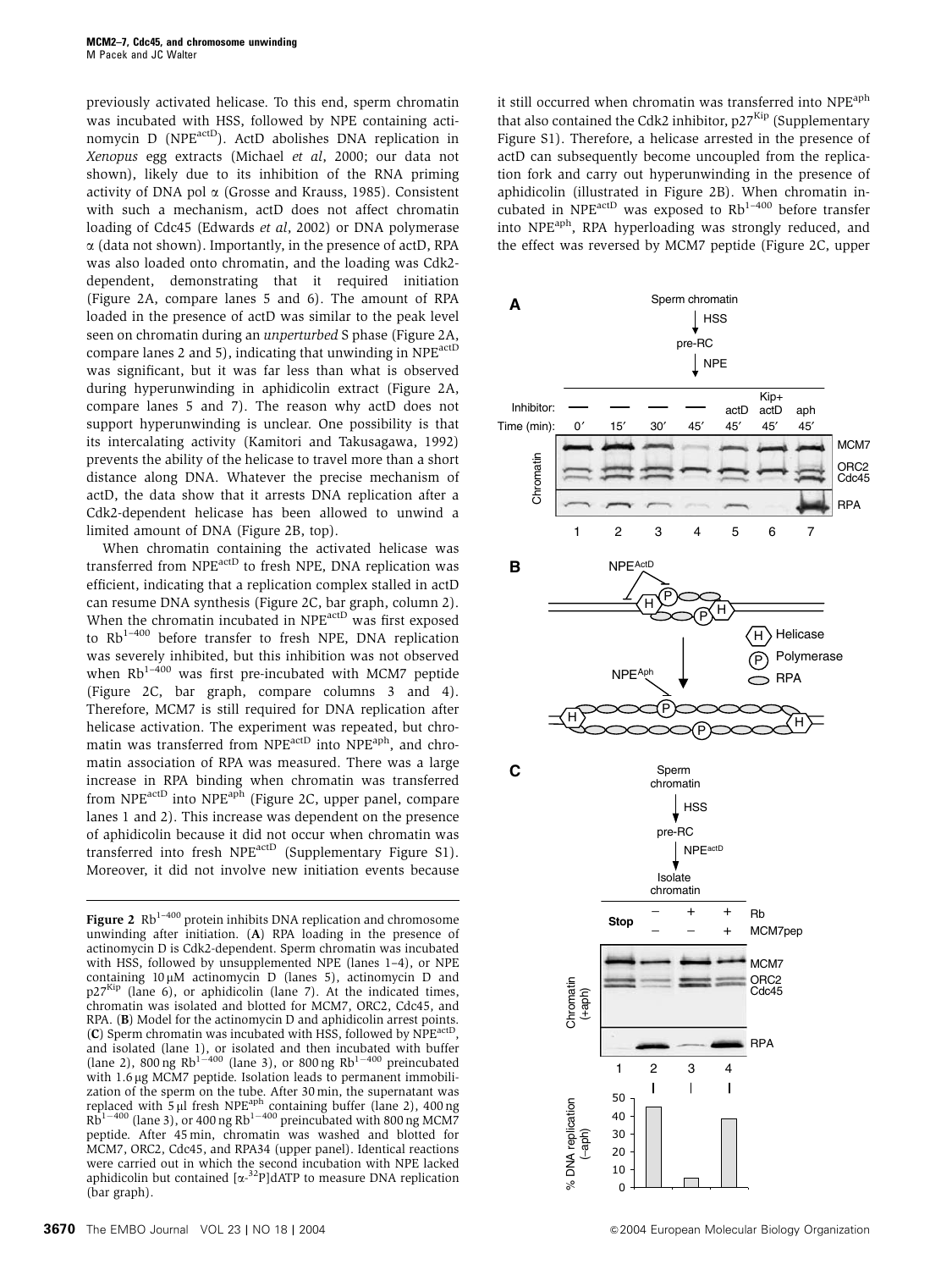panel, lanes 3 and 4). The data indicate that, even after the replicative DNA helicase has been activated, DNA replication still requires MCM7 due to a direct involvement of this protein in chromosome unwinding.

### **Rb1<sup>400</sup> inhibits DNA replication and chromosome unwinding during replication elongation**

Although there is origin unwinding of DNA templates incubated in NPE<sup>actD</sup>(Figure 2A), there is no DNA synthesis (Michael et al, 2000; our data not shown). Therefore, replication complexes assembled in these extracts have not entered the elongation phase of DNA replication. To address whether  $Rb^{1-400}$  inhibits DNA replication of chromatin engaged in elongation, we synchronized replication complexes in elongation mode by lowering the reaction temperature from 22 to 19 $^{\circ}$ C, which caused S phase to be extended by at least 30 min (Figure 3A). To determine the synchrony of origin firing at  $19^{\circ}$ C, we added p27<sup>Kip</sup> 20 min after the addition of NPE and found that it had no effect on the kinetics or efficiency of DNA replication (Figure 3B, compare circles and triangles), whereas when p27<sup>Kip</sup> was added at the same time as NPE DNA replication was completely blocked (Figure 3B, squares). We know that Cdk2 remained inactive throughout the experiment because a fresh, licensed template added after p27Kip did not undergo DNA replication (data not shown). The data indicate that, at  $19^{\circ}$ C, all origins fire within 20 min of NPE addition, and the time following Cdk2 addition comprises the elongation phase of DNA replication.

We used the low-temperature synchronization to address whether Rb<sup>1-400</sup> inhibits DNA replication of elongating complexes. Pre-RCs were assembled in HSS and allowed to initiate DNA replication in NPE at  $19^{\circ}$ C. After 25 min, p27<sup>Kip</sup> was added to inhibit additional initiation events, and after a further 15 min, the chromatin was isolated. At this stage, 30% of the input DNA had replicated (Figure 3C, bar graph, column 1). Individual aliquots of chromatin were then mixed with buffer,  $Rb^{1-400}$ , or  $Rb^{1-400}$  and MCM7 peptide, followed by fresh NPE, which was supplemented with  $p27<sup>Kip</sup>$ to prevent new initiation events. In the buffer control, addition of NPE<sup>Kip</sup> allowed a further 20% DNA replication (Figure 3C, column 2). It should be noted that the relatively low efficiency of DNA replication observed after chromatin isolation is due to nonspecific inactivation of chromatin (Walter et al, 1998), but it does not affect our conclusions. In contrast, only  $\sim$  1% further replication was observed in the presence of  $Rb^{1-400}$ , and 16% additional DNA replication was seen in the presence of  $Rb^{1-400}$  and MCM7 peptide (Figure 3C, columns 3 and 4). These results indicate that MCM7 is required for replication elongation.

To determine the effects of  $Rb^{1-400}$  on chromosome unwinding by elongating complexes, chromatin was treated as described above, but it was incubated with  $NPE<sup>Kip + apph</sup>$  in the final step to measure RPA hyperloading. As seen in Figure 3C (lower panel), transfer of elongating complexes into  $NPE<sup>Kip + apph</sup>$  caused hyperloading of RPA, indicating that the



Figure 3  $Rb^{1-400}$  inhibits DNA replication and chromosome unwinding during elongation. (A) DNA replication kinetics at 22 and 19°C. Sperm chromatin was pre-incubated with HSS, NPE was added, reactions were transferred to  $22^{\circ}C$  (squares) or  $19^{\circ}C$  (circles), and DNA replication was measured. (B) All origins fire within  $20 \text{ min}$  of NPE addition at 19 $^{\circ}$ C. Sperm chromatin was incubated with HSS, followed by NPE addition and transfer to  $19^{\circ}$ C. Buffer (circles) or p27<sup>Kip</sup> was added 0 min (squares) and 20 min (triangles) after NPE.  $(C)$  Rb<sup>1–400</sup> inhibits the elongation complex. Sperm chromatin was incubated with HSS, followed by addition of NPE and transfer to 19°C. After 25 min,  $p27<sup>Kip</sup>$  was added, and after a further 15 min chromatin was isolated (lane 1). Chromatin was<br>exposed to buffer (lane 2), Rb<sup>1–400</sup> (lane 3), or Rb<sup>1–400</sup>/MCM7 (lane 4). Finally, fresh NPE containing aphidicolin, p27<sup>Kip</sup>, and buffer (lane 2),  $Rb^{1-400}$  (lane 3), or  $Rb^{1-400}/MCM7$  peptide (lane 4) was added to measure chromatin binding (lower panel). To measure DNA replication (bar graph), aphidicolin was omitted and both NPEs contained [a-<sup>32</sup>P]dATP.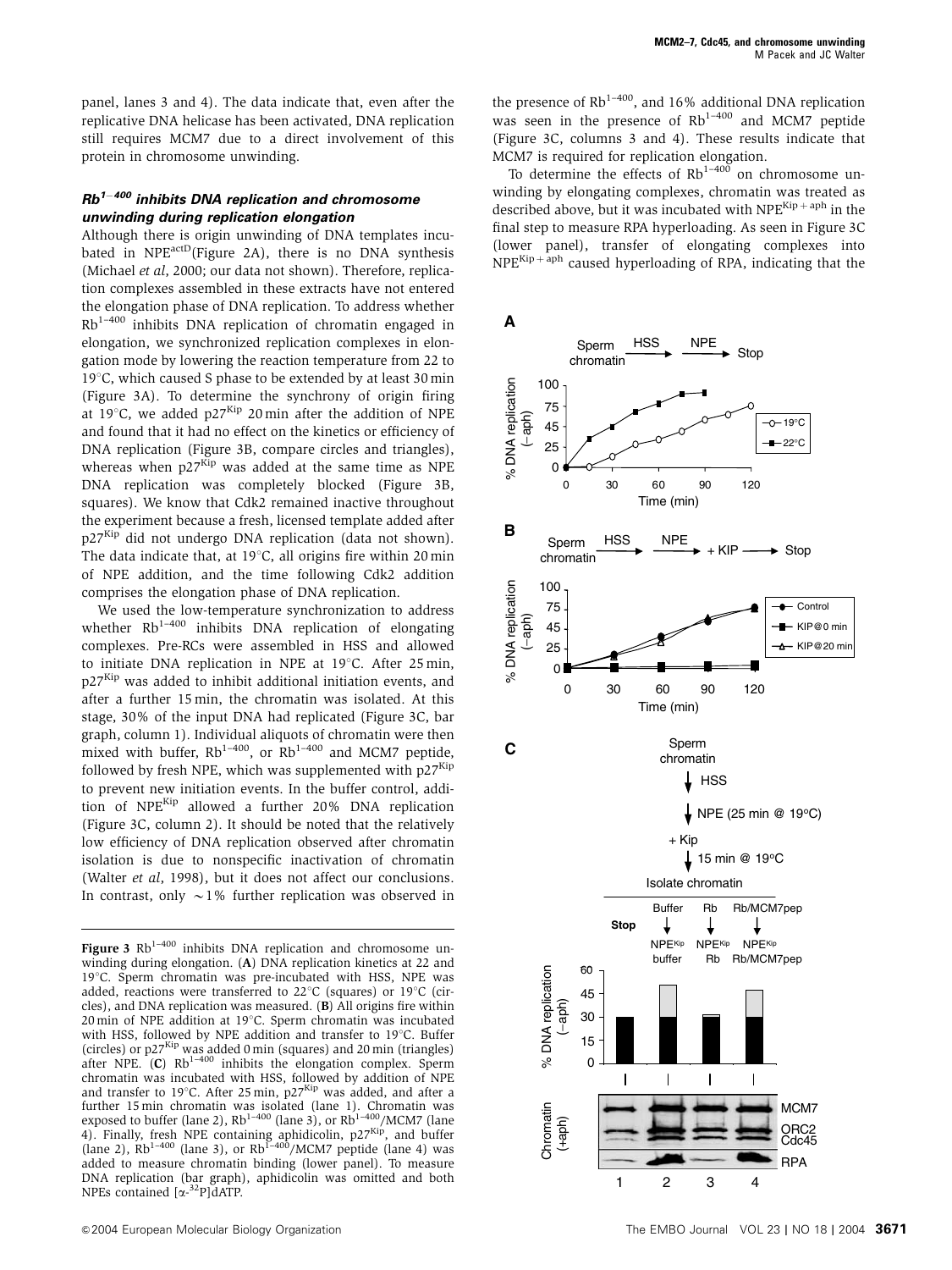helicase can become uncoupled from elongating complexes (compare lanes 1 and 2). As with DNA replication,  $Rb^{1-400}$ blocked RPA hyperloading, and the effect was reversed by MCM7 peptide (Figure 3C, lanes 3 and 4). The data show that  $Rb^{1-400}$  inhibits DNA replication and chromosome unwinding of elongating replication complexes, consistent with the idea that MCM7 is directly required for chromosome unwinding in these complexes.

In Figure 3C, it was conceivable that Rb inhibited DNA replication of the isolated chromatin due to a requirement for MCM7 in restarting the replication fork upon transfer to fresh NPE. However, this scenario is unlikely, since Rb (but not Rb pre-incubated with MCM7 peptide) inhibited DNA replication when added to elongating complexes that had not been isolated from the extract (Supplementary Figure S2).

Previously, it was shown that multiple MCM2–7 complexes bind to chromatin in a distributed pattern in Xenopus egg extracts (Edwards et al, 2002; Harvey and Newport, 2003). Therefore, it was conceivable that  $Rb^{1-400}$  might block DNA replication and chromosome unwinding by associating with multiple MCM2–7 complexes, thereby creating a chromatin structure that cannot be traversed by the replication complex. If this model were correct, chromatin with a lower density of MCM2–7 complexes should be impervious to inhibition by  $Rb^{1-400}$ . To generate such chromatin, we incubated sperm in HSS that was diluted 10-fold with buffer. Under these conditions, the amount of chromatin-bound MCM2–7 complexes was severely reduced compared to undiluted HSS (Figure 4A, compare lanes 1 and 3), but the residual MCM2–7 loading was still geminin-sensitive (Figure 4A, lane 4). To test whether  $Rb^{1-400}$  still inhibits DNA replication of chromatin containing low levels of MCM2–7, we performed a lowtemperature synchronization in which we used either undiluted or 10-fold diluted HSS. Figure 4B shows that DNA replication of chromatin assembled in dilute HSS was  $\sim$  50% of control (compare columns 1 and 2), consistent with previous findings that MCM complexes are present on chromatin in a large functional excess (Mahbubani et al, 1997; Edwards et al, 2002), and replication was still completely geminin-sensitive (compare columns 2 and 4). Importantly, despite the low level of MCM2–7 bound,  $Rb^{1-}$ 400 inhibited DNA replication of chromatin assembled in dilute HSS to the same extent as control chromatin (compare columns 1 and 5 with 2 and 6), and in each case MCM7 peptide rescued DNA replication (columns 7 and 8). This result argues against the idea that inhibition by  $Rb^{1-400}$ results from its association with multiple MCM complexes to generate a repressive chromatin structure.

#### **Cdc45 is required for DNA replication and chromosome unwinding after initiation**

In Cdc45-depleted egg extracts, pre-IC formation is defective, and no origin unwinding is detected (Mimura and Takisawa, 1998; Mimura et al, 2000; Walter and Newport, 2000). To determine whether Cdc45 is required after pre-IC formation, we used a high-titer polyclonal antibody raised against the Cdc45 protein (Walter and Newport, 2000). When added to egg extracts before sperm chromatin, this antibody blocked Cdc45 loading and inhibited DNA replication (data not shown). To determine whether Cdc45 is still required after helicase activation, we incubated sperm chromatin in NPEactD, which allows Cdc45 loading and limited chromo-



Figure 4  $Rb^{1-400}$  inhibits DNA replication of chromatin containing low levels of MCM2–7. (A) Effect of HSS dilution on MCM2–7 loading. Sperm chromatin was incubated with HSS (lanes 1 and 2), or HSS that was diluted 10-fold with ELB (lanes 3 and 4), in the presence (lanes 2 and 4) and absence (lanes 1 and 3) of geminin. After 30 min, the chromatin was isolated and blotted for MCM7 and ORC2. (B) Effect of  $Rb^{1-400}$  on chromatin containing low levels of MCM2–7. Sperm chromatin was incubated with HSS  $(1 \times)$  or 10 times diluted HSS ( $0.1 \times$ ), some of which contained 500 nM geminin (lanes 3 and 4). Subsequently, NPE was added at  $19^{\circ}$ C, and after  $25$  min p $27<sup>Kip</sup>$  was added. After a further 15 min, the chromatin was isolated and exposed to buffer,  $Rb^{1-400}$ , or  $Rb^{1-400}/MCM7$  peptide. Fresh NPE containing buffer,  $Rb^{1-400}$  or  $Rb^{1-400}/MCM7$  peptide was added, and DNA replication was measured after 45 min.

some unwinding (Figure 2B). After isolation, the chromatin was incubated with buffer or purified anti-Cdc45 IgG. The chromatin was washed and supplemented with fresh NPE lacking antibody but containing  $\left[\alpha\right]^{32}$ P-dATP. As shown in the bar graph in Figure 5A, Cdc45 antibody eliminated DNA replication (compare columns 2 and 3), and the inhibitory effect was reversed by pre-incubating the antibody with recombinant Cdc45 protein (column 4). In a control experiment, we found that anti-geminin antibody did not inhibit DNA replication (data not shown). We repeated the same experiment but used NPE<sup>aph</sup> for the final incubation, and found that Cdc45 antibody blocked RPA hyperloading (Figure 5A, upper panel). The apparent excess of ORC2 present in lane 4 represents the purified his-tagged Cdc45 protein, which sticks nonspecifically to chromatin, and is detected because we blot for ORC2 and Cdc45 simultaneously. The results in Figure 5A argue that Cdc45 plays a crucial role in chromosome unwinding by origin-proximal replication complexes.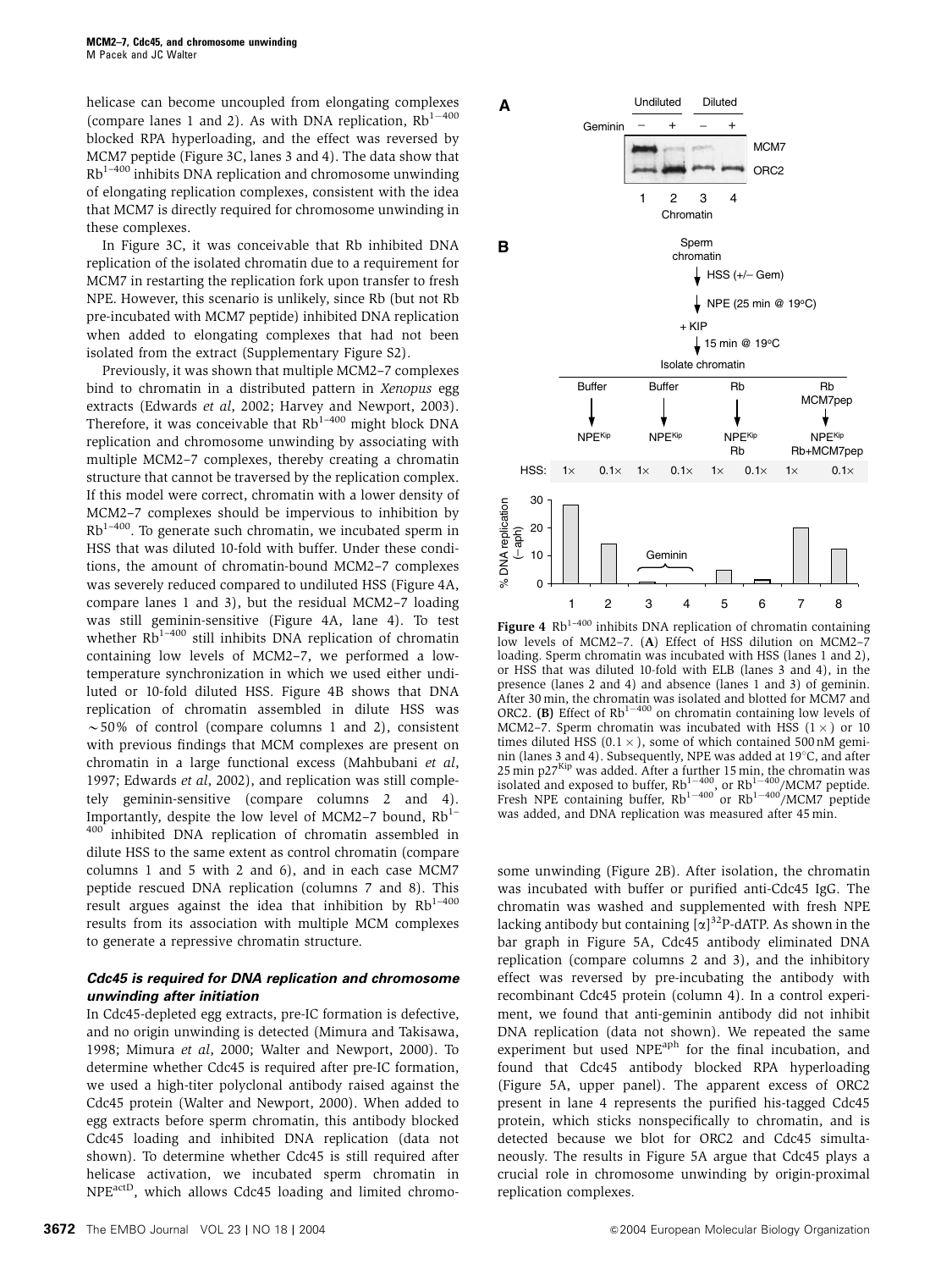To determine whether Cdc45 is required for the elongation phase of DNA replication, we used low-temperature synchronization. DNA replication was allowed to initiate in NPE for



25 min at 19 $^{\circ}$ C, p27<sup>Kip</sup> was added, and after a further 15 min, chromatin was isolated, or incubated with buffer, Cdc45 antibody, or Cdc45 antibody pre-incubated with Cdc45 protein. After incubation, excess supernatant was removed and replaced with fresh NPE<sup>Kip</sup> to measure DNA replication (Figure 5B, bar graph), or NPE<sup>Kip+aph</sup> to measure helicaseuncoupled hyperunwinding (Figure 5B, upper panel). Whereas the buffer control exhibited significant additional DNA replication and hyperunwinding upon transfer of chromatin to the second NPE (Figure 5B, compare conditions 1 and 2), the reaction containing Cdc45 antibody did not (condition 3), and preincubation of Cdc45 antibody with Cdc45 protein reversed the inhibition (condition 4). These results argue that Cdc45 is required for chromosome unwinding during elongation.

It is noteworthy that, in Figure 5, the Cdc45 antibody completely inhibited DNA replication and unwinding, even though no Cdc45 antibody was added with the second NPE, which contains high concentrations of Cdc45 protein. This result suggests that the Cdc45 initially loaded onto chromatin (either in actD or at  $19^{\circ}$ C) has a very slow off-rate. However, it was possible that the antibody locked the replication complex into a conformation in which Cdc45 was not able to dissociate. To further explore the Cdc45 off-rate, we loaded Cdc45 onto chromatin in NPE<sup>actD</sup>, and then transferred the chromatin to fresh NPE that was Cdc45 depleted. DNA replication in the Cdc45-depleted NPE was reduced only about 50% compared to the mock-depleted extract (Figure 6, bar graph, columns 1 and 2). A similarly modest effect was observed on RPA hyperloading and Cdc45 binding itself (Figure 6, lower panel). Importantly, the depleted NPE was unable to support DNA replication, Cdc45 loading, or RPA hyperloading of naive chromatin (Figure 6, compare conditions 3 and 4), demonstrating that it lacked functional levels of Cdc45. We conclude that chromatin-bound Cdc45 has a slow off-rate and that extensive DNA replication can occur without Cdc45 dissociation. Interestingly, the fact that replication is reduced by 50% when no free Cdc45 is present implies that free Cdc45 can normally reload onto replication complexes that have lost the protein, as seen in yeast (Tercero et al, 2000).

## **Discussion**

Previous results using Xenopus egg extracts showed that the MCM complex is required for pre-RC and pre-IC assembly (Cdc45 loading) in metazoans, but it was unclear whether MCM participates in subsequent steps of DNA replication

Figure 5 Cdc45 is required for chromosome unwinding during elongation. (A) Cdc45 is required for chromosome unwinding near origins. After incubation in HSS followed by NPE<sup>actD</sup>, chromatin was isolated and stopped (lane 1), or isolated and exposed to buffer (lane 2),  $0.4 \mu$ g/ $\mu$ l Cdc45 IgG (lane 3), or Cdc45 IgG that had been preincubated with  $90 \frac{\text{ng}}{\mu}$  purified His-tagged Cdc45 protein (lane 4). After 30 min, the chromatin was washed, and fresh NPE was added, which contained aphidicolin to measure chromatin loading of RPA or [ $\alpha$ <sup>-32</sup>P]dATP to measure DNA replication. (B) The same low-temperature synchronization approach used in Figure 3C was used, except that inhibition was carried out using Cdc45 antibodies as in (A), and DNA replication (bar graph), or chromatin loading of MCM7, ORC2, Cdc45, and RPA in the presence of aphidicolin (upper panel) was measured.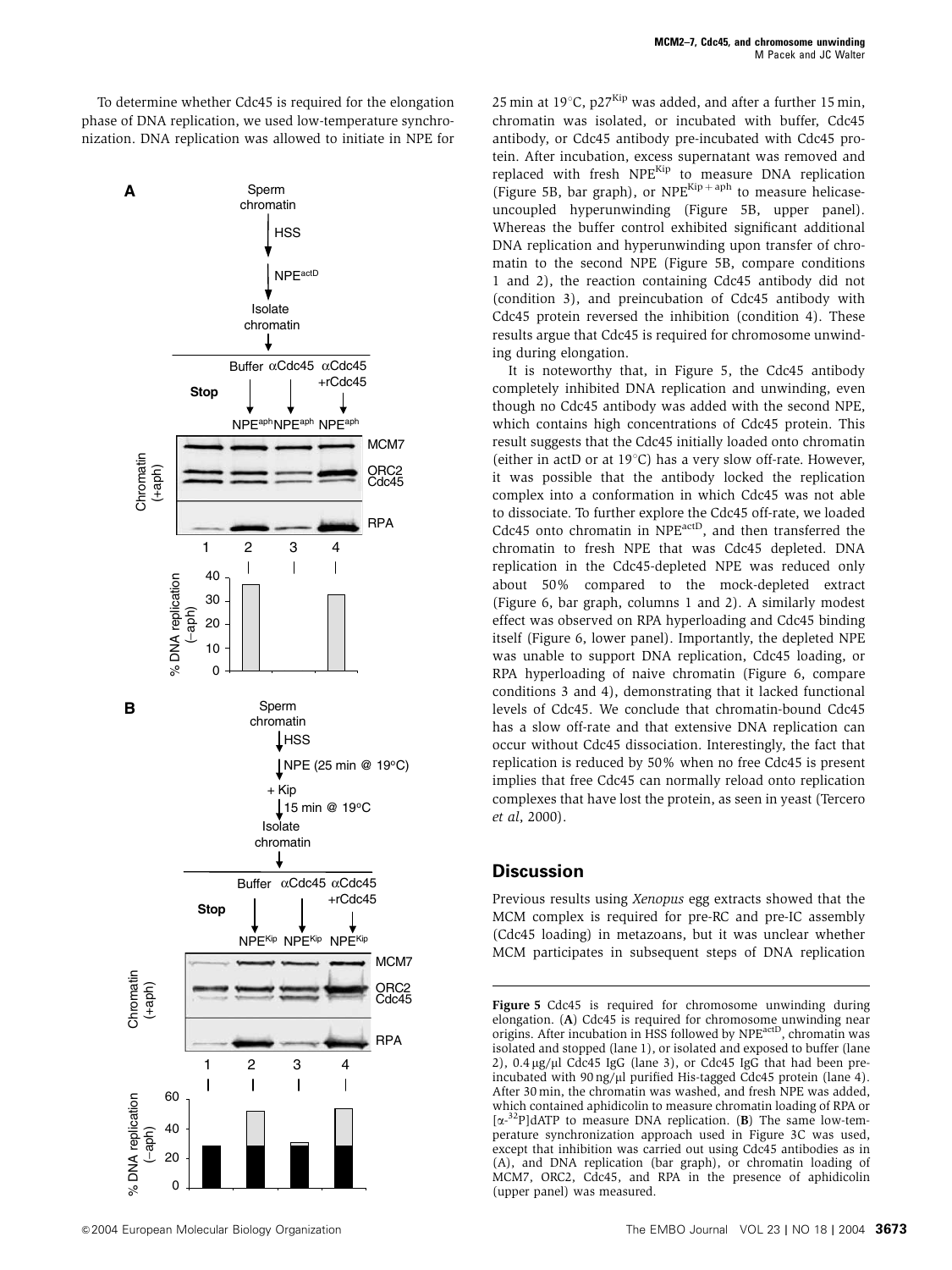

Figure 6 Cdc45 has a slow off-rate from chromatin. Sperm chromatin containing the activated helicase was generated and purified as in Figure 2C. Subsequently, it was incubated with mock-depleted (lane 1) or Cdc45-depleted NPE (lane 2). In the same experiment, sperm chromatin was incubated with mock-depleted HSS and NPE (lane 3) or Cdc45-depleted HSS and NPE (lane 4). At 45 min after the final NPE addition, DNA replication and chromatin loading in the presence of aphidicolin were measured.

including origin unwinding and elongation. In this report, we used  $Rb^{1-400}$  to target the MCM7 protein after pre-RC assembly. Rb<sup>1-400</sup> inhibited DNA replication when it was added after pre-RC formation, immediately after origin unwinding, and after 30% of the input DNA had replicated. These data indicate that MCM7 is required for elongation in metazoans. We also examined the effects of  $Rb^{1-400}$  on DNA unwinding by uncoupled DNA helicases. First, we showed that  $Rb^{1-400}$ added immediately after pre-RC formation allowed Cdc45 loading but blocked aphidicolin-induced hyperunwinding, suggesting that MCM7 is required for the activity of the helicase that unwinds the origin. To rule out that  $Rb^{1-400}$ inhibits an unknown helicase activation step,  $Rb^{1-400}$  was added after the helicase had been activated in the presence of actD. The hyperunwinding observed when replication complexes are transferred from NPE<sup>actD</sup> to NPE<sup>aph</sup> likely reflects uncoupling of the helicase that unwound the origin. Based on the inhibition of this helicase by  $Rb^{1-400}$ , we infer that MCM7 is part of the molecular machine that unwinds origins. Finally, replication complexes were allowed to synthesize 30% of the DNA before transfer of the chromatin to the extract containing aphidicolin to induce hyperunwinding. Inhibition of hyperunwinding in this setting by  $Rb^{1-400}$ argues that MCM7 is required for unwinding of DNA along the entire replicon.

Although the simplest interpretation of the inhibitory effects of  $Rb^{1-400}$  is that it targets MCM7 and thereby prevents chromosome unwinding, alternative explanations exist. First, it is possible that  $Rb^{1-400}$  binds to MCM7 and then disrupts another protein at the replication fork, which is the actual helicase. Given the great stability with which the eukaryotic replicative DNA helicase is expected to bind to DNA, this scenario appears unlikely. Second, the binding of  $Rb^{1-400}$  to the multitude of chromatin-bound MCM2–7 complexes might create a repressive chromatin structure that cannot be traversed by the replicative DNA helicase. However, we showed that chromatin containing much lower levels of MCM2–7 was still susceptible to inhibition by  $Rb^{1-400}$ . Third, Rb might cause inhibition by targeting a protein other than MCM7. However, such a factor would have to closely resemble MCM7, since the inhibitory effect of  $Rb^{1-400}$  is completely reversed by an MCM7 peptide. In addition, we showed that loading of  $Rb^{1-400}$  onto chromatin (the most likely site of the target) was dependent on chromatin-bound MCM2-7 and sensitive to MCM7 peptide. Finally, the inhibition of DNA replication and chromosome unwinding by  $Rb^{1-400}$  was reversed by co-addition of Cdk4/Cyclin D (M Pacek, Andrew Gladden, Alan Diehl, and JC Walter, unpublished results). Since the interaction between MCM7 and Rb is also sensitive to Cdk4/Cyclin D (Gladden and Diehl, 2003), this finding provides further evidence that  $Rb^{1-400}$  specifically targets MCM7 in extracts.

Our results provide a new class of support for the idea that the MCM complex is the eukaryotic replicative DNA helicase. Previous work showed that: (1) MCM2–7 travels with and is required for progression of the replication fork in yeast (Aparicio et al, 1997; Labib et al, 2000); (2) MCM complexes are structurally similar to replicative DNA helicases (Chong et al, 2000; Fletcher et al, 2003); (3) MCM4/6/7 subassemblies exhibit helicase activity in vitro (You et al, 1999; Lee and Hurwitz, 2000; Kaplan et al, 2003). We now show that MCM7 is directly required for DNA unwinding in the context of replication-competent chromatin. It is important to note that our data do not address whether an MCM2–7 holocomplex, an MCM4/6/7 subcomplex, or some other MCM7-containing complex unwinds chromosomes. However, given that at least five MCM subunits are required for elongation in Saccharomyces cerevisiae (Labib et al, 2000), the simplest interpretation of our results is that the MCM2–7 holocomplex is the replicative DNA helicase and that MCM7 is an essential component of this enzyme.

The conclusion that MCM2–7 is required for elongation in vertebrates is noteworthy because previous immunofluorescence (IF) studies failed to place the MCM2–7 complex at sites of ongoing DNA replication (Todorov et al, 1994; Krude et al, 1996; Romanowski et al, 1996). Previously, we and others showed that, in Xenopus egg extracts, a large number of MCM2–7 complexes are widely distributed on chromatin, and that only some of these are activated for DNA replication (Edwards et al, 2002; Harvey and Newport, 2003). Evidence for a similar phenomenon exists in mammalian cells (see Discussion in Edwards et al, 2002). We therefore postulated that the MCM2–7 complexes present at the replication fork are invisible by IF due to the large number of latent complexes present elsewhere. Our current demonstration that MCM7 is required for replication elongation in metazoans supports this interpretation since it implies that there must be MCM complexes present at the replication fork.

Like MCM2–7, Cdc45 has been shown to travel with and be required for replication fork progression in yeast (Aparicio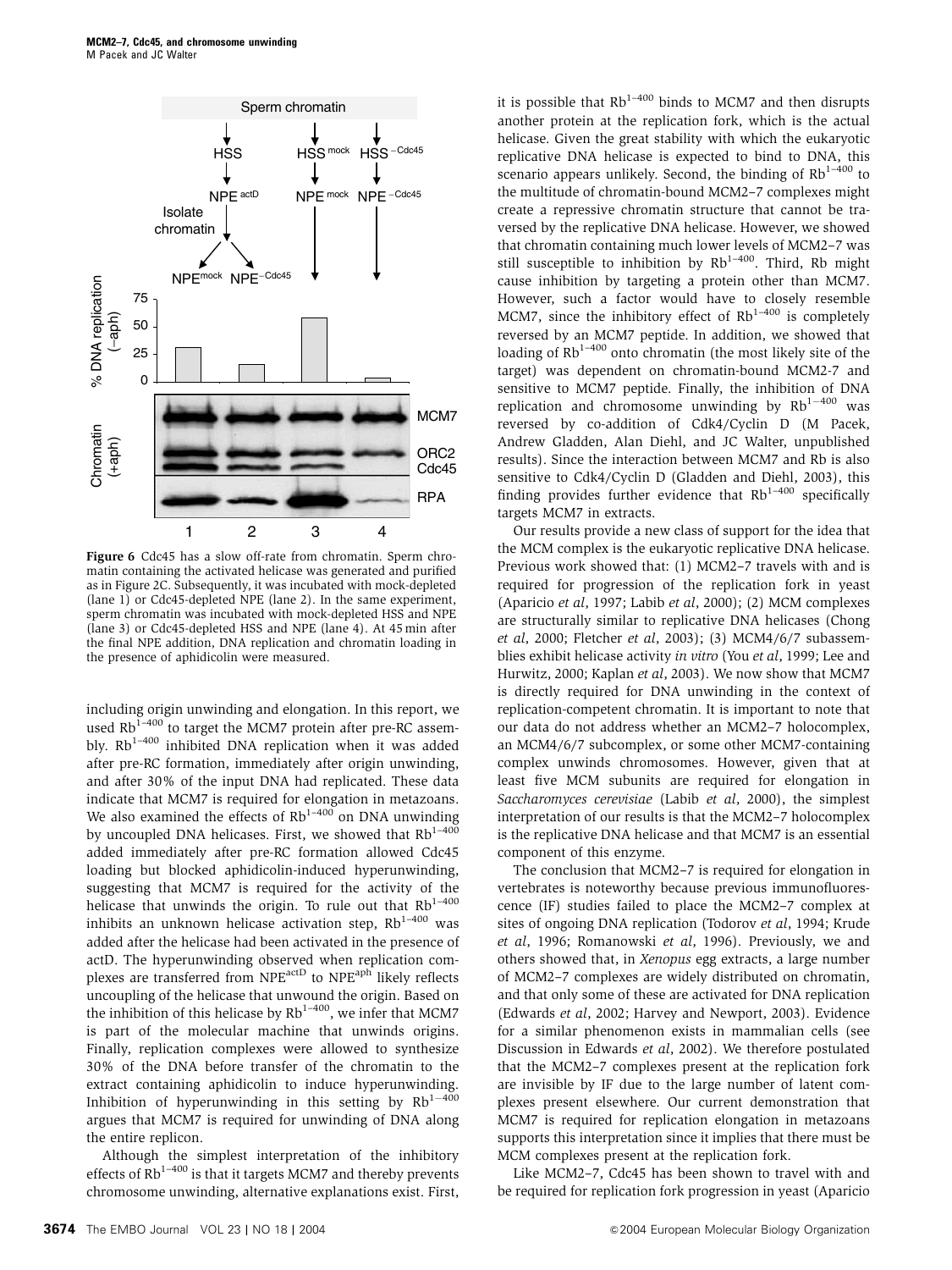et al, 1997; Tercero et al, 2000), and Cdc45 and MCM2–7 are found in the same complex on chromatin (Zou and Stillman, 1998; Mimura et al, 2000). When MCM2–7 is recovered from chromatin that was assembled in the absence of Cdc45 in Xenopus egg extracts, MCM2–7-associated helicase activity is reduced (Masuda et al, 2003). These data are consistent with Cdc45 playing a role in pre-IC formation, but do not demonstrate an ongoing requirement for Cdc45 in helicase activity. We added Cdc45 antibody to replication complexes arrested immediately after origin unwinding or during elongation. In both cases, Cdc45 antibody blocked further DNA replication, demonstrating a requirement for Cdc45 in elongation. Importantly, Cdc45 antibodies also blocked hyperunwinding in the presence of aphidicolin, indicating that this protein is required for the activity of the replicative DNA helicase. Since Cdc45 itself has no recognizable ATPase motifs, the simplest interpretation of these results is that it functions as a helicase co-factor. Interestingly, once Cdc45 has been loaded, transfer of chromatin into Cdc45-deficient extract caused only an  $\sim$  50% reduction in DNA replication, suggesting that Cdc45 does not rapidly cycle on and off the chromatin.

Although we used  $Rb^{1-400}$  primarily as a tool to target the MCM2-7 complex, it is interesting to consider the in vivo role of this interaction. The canonical function of Rb is to bind to E2F and prevent transcription of S-phase-specific genes (Sherr, 1996). Activation of Cdk4/Cyclin D by growth factors leads to phosphorylation and inactivation of Rb such that cells can proceed into the S phase, and Rb remains phosphorylated for the remainder of the cell cycle. Similar to the Rb–E2F interaction, the Rb–MCM7 interaction is negatively regulated by Cdk4/Cyclin D (Gladden and Diehl, 2003), and this protein kinase abolishes the inhibitory effects of Rb on DNA replication and chromosome unwinding (M Pacek, Andrew Gladden, Alan Diehl, and JC Walter, unpublished observations). Together, these observations indicate that Rb could restrain S phase by an additional mechanism that involves inhibition of the replicative DNA helicase. Interestingly, Cyclin D is destroyed and Rb is dephosphorylated when cells are exposed to DNA-damaging agents (Lan et al, 2002), and recent data indicate that, under these conditions, Rb binds to origins of DNA replication (Avni et al, 2003). Thus, in the G1 phase, and in response to cell cycle checkpoints, the hypophosphorylated form of Rb might inhibit the helicase activity of the MCM2–7 complex and thereby prevent unscheduled DNA replication.

#### **Materials and methods**

#### **DNA replication, chromatin binding, and DNA topology assays**

For DNA replication assays, HSS was incubated with sperm chromatin  $(10\,000\,\text{sperm}/\mu l)$  for 30 min at 22°C, followed by

### **References**

- Aparicio OM, Weinstein DM, Bell SP (1997) Components and dynamics of DNA replication complexes in S. cerevisiae: redistribution of MCM proteins and Cdc45p during S phase. Cell 91: 59–69
- Avni D, Yang H, Martelli F, Hofmann F, ElShamy WM, Ganesan S, Scully R, Livingston DM (2003) Active localization of the retinoblastoma protein in chromatin and its response to S phase DNA damage. Mol Cell 12: 735–746

addition of 2 volumes NPE containing trace amounts of  $[\alpha^{-32}P]$ dATP (Walter et al, 1998). Incorporation of  $[\alpha^{-32}P]$ dATP was measured using agarose gel electrophoresis (Dasso and Newport, 1990), and the percentage of input DNA replicated was calculated by determining the fraction of free label consumed, assuming a  $50 \mu M$ endogenous pool of dATP (Blow and Laskey, 1986).

For chromatin-binding assays, the extract containing sperm chromatin (up to 10  $\mu$ ) was diluted with 60  $\mu$ l of cold ELB/TX-100 buffer (0.25 M sucrose, 2.5 mM MgCl<sub>2</sub>, 50 mM KCl, 10 mM HEPES  $pH$  7.7 and 0.2% Triton X-100), layered onto a 180  $\mu$  sucrose cushion (ELB containing  $0.5 M$  sucrose) in Beckman  $5 \times 44$  mm microcentrifuge tubes, and isolated by centrifugation for 25 s at 12 000g (Walter et al, 1998). After washing twice with ELB, SDS sample buffer was added.

For the chromatin transfer experiments in Figures 2C, 5A, and 6, sperm chromatin was incubated in 2.5 µl of HSS, followed by 5 µl of<br>NPE containing 10 µM actinomycin D (NPE<sup>actD</sup>), and then isolated and washed as described above. The chromatin was incubated with the appropriate inhibitor for 30 min at  $22^{\circ}$ C. Subsequently, excess liquid was aspirated, and the chromatin was washed three times in ELB. Next, 5  $\mu$ l of fresh NPE that contained either 50  $\mu$ M aphidicolin to measure chromosome unwinding, or trace amounts of [ $\alpha$ <sup>-32</sup>P]dATP to measure DNA replication was added. After 45 min, chromatin loading or DNA replication was measured. The lowtemperature synchronization experiment was performed in the same manner, except that, after incubation of sperm chromatin in HSS, NPE lacking actD was added on ice and the reaction was incubated at 19 $\overline{C}$  for 25 min, followed by the addition of 2  $\mu$ M p27<sup>Kip</sup> for another 15 min. The chromatin was then isolated and further processed as described above. The DNA topology assay was carried out as described (Walter and Newport, 2000).

#### **Protein purification and immunological techniques**

The 400 amino-acid GST-tagged N-terminal fragment of Rb and the 137 amino-acid MBP-tagged C-terminal MCM7 peptide were purified as described (Sterner et al, 1998). his-Cdc45 was purified as described (Walter and Newport, 2000). Western blotting was carried out using an RPA polyclonal rabbit antibody (Walter and Newport, 2000) or a mixture of ORC2 (Walter and Newport, 1997), MCM7 (Walter and Newport, 2000), and Cdc45 (Walter and Newport, 2000) polyclonal rabbit antibodies. The 34 kDa subunit of RPA is shown. Immunodepletion of Cdc45 protein was carried out as described (Walter and Newport, 2000). The Cdc45 IgG used to inhibit Cdc45 function was generated by acidic elution from rSepharose A FastFlow resin. The concentration of the eluted total IgG preparation was  $\sim$  2 mg/ml.

#### **Supplementary data**

Supplementary data are available at The EMBO Journal Online.

# **Acknowledgements**

We thank Jonathan Horowitz for  $Rb^{1-400}$  and MCM7 peptide expression plasmids, and for anti-Rb antibody. We thank Hisao Masai, Karlene Cimprich, Alan Diehl, Andrew Gladden, and the members of our laboratory for helpful discussions. This work was supported by NIH Grant GM62267 to JCW.

- Bell SP, Dutta A (2002) DNA replication in eukaryotic cells. Annu Rev Biochem 71: 333–374
- Blow JJ, Laskey RA (1986) Initiation of DNA replication in nuclei and purified DNA by a cell-free extract of Xenopus eggs. Cell 47: 577–587
- Chong J, Hayashi M, Simon M, Xu R, Stillman B (2000) A doublehexamer archaeal minichromosome maintenance protein is an